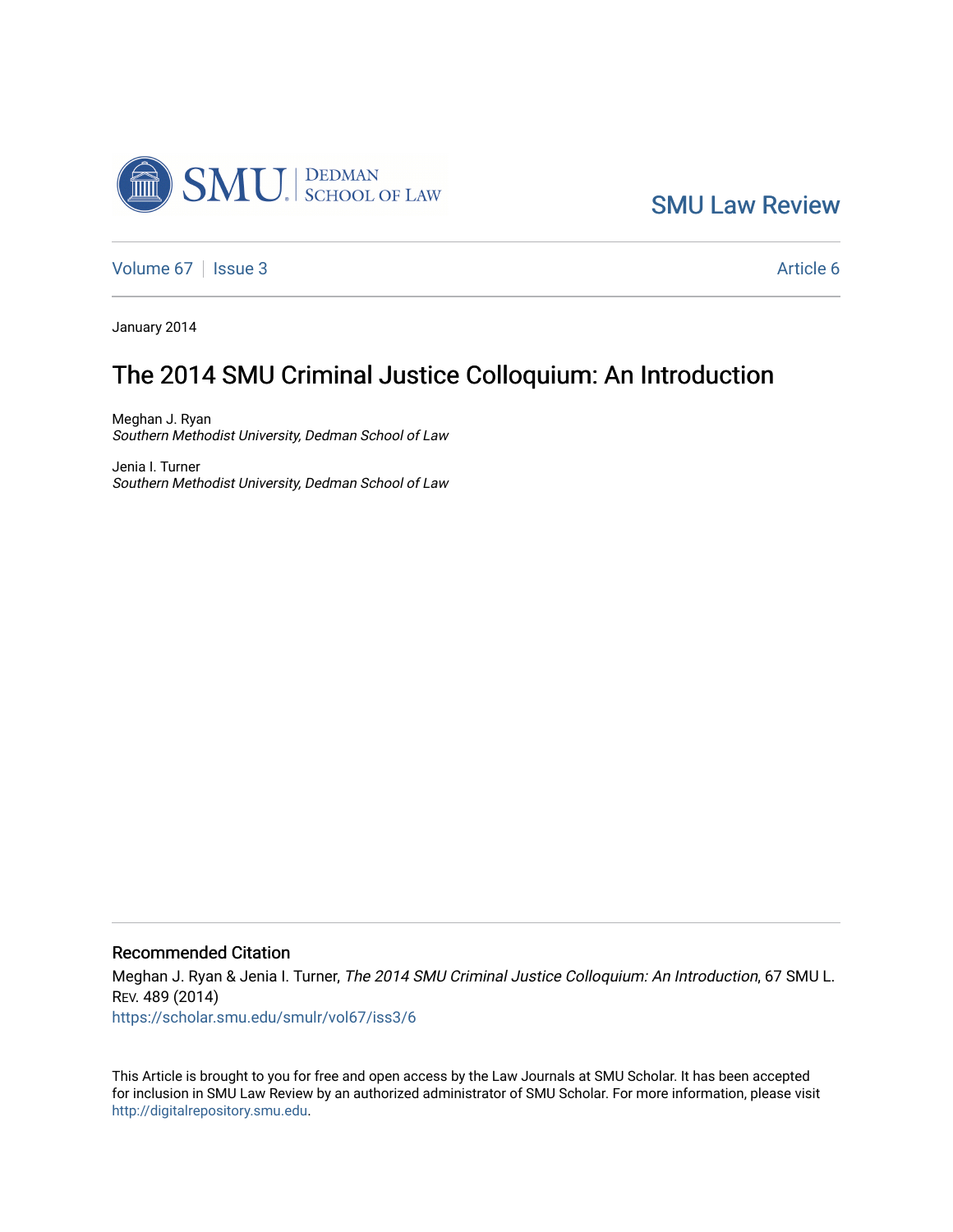## **THE 2014 SMU CRIMINAL JUSTICE COLLOQUIUM: AN INTRODUCTION**

*Meghan J. Ryan\* Jenia lontcheva Turner\*\**

THE 2014 SMU Criminal Justice Colloquium brought together scholars from across the country to discuss cutting-edge issues in criminal law and procedure. Headlined scholars Stephen Garvey, Albert Alschuler, Darryl Brown, Nancy King, Nancy Marder, and Ronald Wright have graciously contributed their articles to this Colloquium Issue. Their pieces explore the state's authority to criminalize and punish, and how safeguards are necessary to ensure that actors within the criminal justice system are using their delegated powers responsibly.

**A** state's authority to criminalize and punish has limits. One possible limit is that only those possessing a guilty mind should be subject to the criminal law-a notion challenged **by** the creation of strict liability crimes and **by** the punishment of those ignorant of the law. Another possible limit is that criminal statutes must be clear and unambiguous. Lawmakers should draft statutes carefully to ensure that they clearly define criminal conduct and reach only those who are truly culpable. Prosecutors, too, must use their powers responsibly, charging suspects and negotiating pleas with offenders in a manner consistent with truth and fairness. Juries might be able to provide a check on the state's powers to prosecute, convict, and punish, but there are limits to juries' effectiveness in this regard. Juries may give too much or too little weight to particular evidence, or they may be distracted **by** unreliable evidence. As citizens, lawmakers, attorneys, and scholars work to improve the American criminal justice system, it is important to keep in mind the unique roles that each of these actors play. Neither prosecutors nor juries are infallible, and it is important to incorporate safeguards into the system to ensure that their actions advance our objectives of fairness, truth, and justice.

*In Authority, Ignorance, and the Guilty Mind,* Stephen Garvey takes the reader through a nuanced discussion of mens rea and the maxim that ignorance of the law is no excuse to criminal liability. He begins **by** describing mens rea as a limitation on the state's authority to censure and punish. This mens rea consists of both an actor's ability to freely choose to engage in an activity contrary to the criminal law and the actor's choice "manifest[ing] a quality of will inconsistent with that of a law-abiding

<sup>\*</sup>Associate Professor of Law, **SMU** Dedman School of Law.

Professor of Law, SMU Dedman School of Law.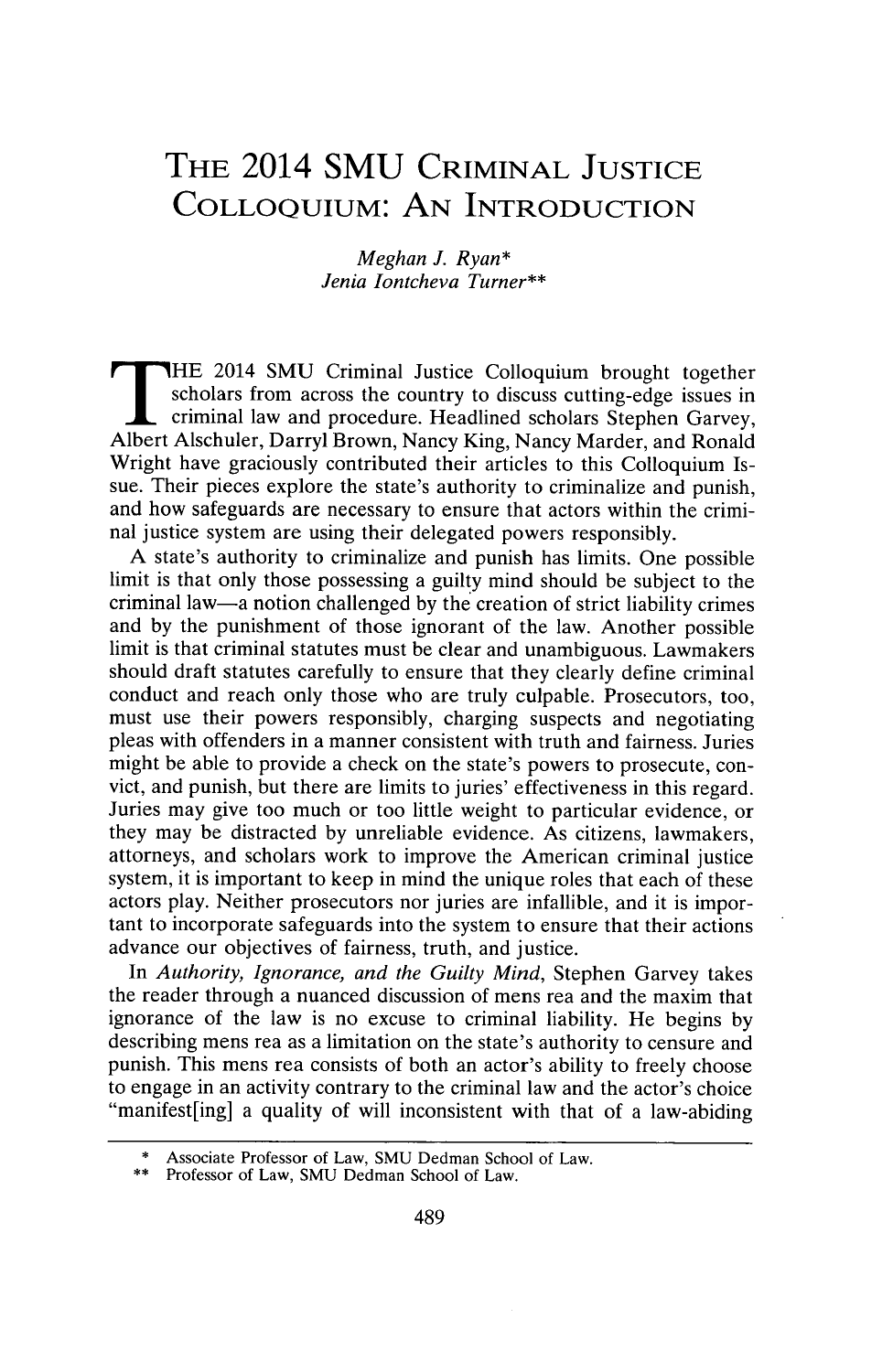citizen."<sup>1</sup>

Garvey argues that knowledge of, or at least regard for, the criminality of one's actions is essential to mens rea—that a state lacks the authority to censure or punish an individual who has no knowledge that the conduct in which he engaged was criminal.<sup>2</sup> Garvey stakes out a minority view in this regard, although he continues to pare away at this position as he fleshes out the boundaries of his claim.

Central to Garvey's view are the limits of the state's authority and the ambit of mens rea. He explains that the state possesses the authority to require its citizens to obey certain moral obligations, but that the state is bound **by** the requirement that actors must possess sufficient mens rea before being held criminally liable. Cognitive attitudes lie along at least two different axes—the first being the actor's "confidence in the truth" of his determination about the criminality of his actions, and the second being the extent of the actor's awareness of his knowledge of criminality at the time of his actions.3 Garvey suggests that the mens rea threshold is met when the actor at least suspects the criminality of his actions and this suspicion "could be summoned to mind with little or no effort."<sup>4</sup>

Garvey's understanding of mens rea is in tension, though, with the maxim that ignorance of the law is no excuse. He explains that an actor may sometimes be found criminally liable despite this ignorance, such as when the actor, prior to acting, failed on his obligation to gather relevant evidence regarding the criminality of his later action and discern its criminal nature. This, Garvey explains, preserves the notion that "[a]n actor cannot legitimately be subject to criminal liability unless at some point in the story he has made a choice realizing that in so choosing he has done something that can render him vulnerable to criminal liability."<sup>5</sup> This seems to be akin to the felony murder doctrine and in some respect narrows Garvey's position that ignorance of the law does indeed excuse. Garvey explains, though, that an actor may escape liability if his ignorance results from one facet of his mind distracting or overwhelming his entire will.<sup>6</sup> Garvey compares this to a rogue actor on the stage hijacking the scene from the rest of the cast and distracting the audience in doing so; it is the rogue actor, not the rest of the cast, which is responsible for this diversion.<sup>7</sup> In the same way, one rogue desire may distract a wouldbe offender from his entire will, and we cannot hold the entire will re-

**<sup>1.</sup>** Stephen P. Garvey, *Authority, Ignorance, and the Guilty Mind, 67* **SMU** L. **REV.** 545, *547* (2014).

<sup>2.</sup> *Id. at* 547-48 (noting that a person acts with a guilty mind when he engages in criminal activity knowing that it was criminal, or at least acting with "insufficient concern or regard for" that fact).

*<sup>3.</sup> Id.* at **557-58.**

<sup>4.</sup> Garvey refers to this two-part cognitive attitude as "dispositional suspicion." *Id. 5. Id.*

*<sup>6.</sup> See id.* at **569-70.** According to Garvey, "The culprit in such cases is not the actor's will. The culprit is a *part* of his will, and a part is not a fair reflection of the whole." *Id.* at **570.**

*<sup>7.</sup> See id.* at **570-71.**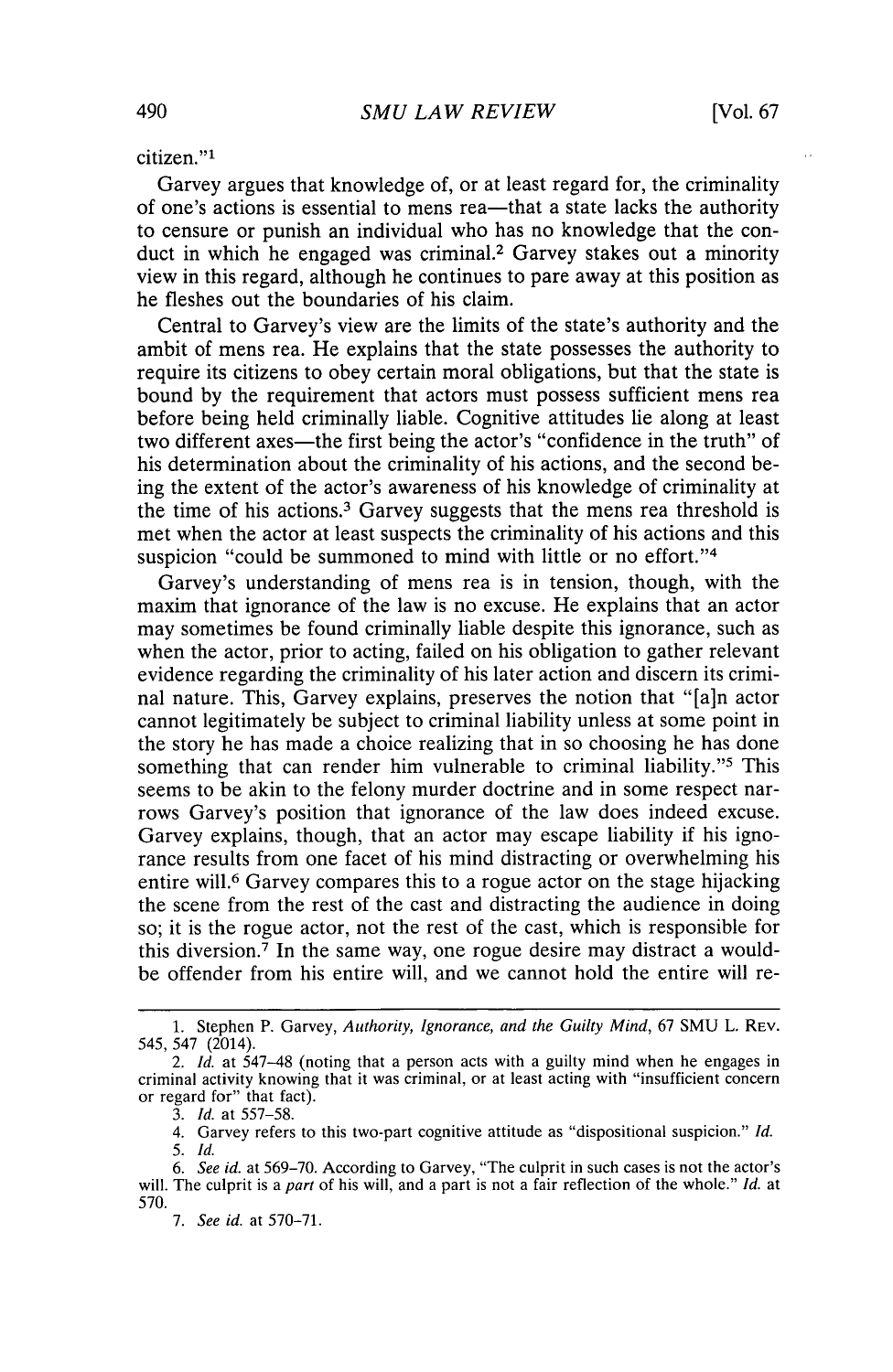sponsible for this.<sup>8</sup> As Garvey recognizes, analyses such as this require drawing "metaphysical boundaries"<sup>9</sup>—a task that has become more difficult as scientific knowledge begins to invade the realm of moral philoso**phy,** and a task that also becomes difficult when trying to put theory into practice.

Finally, Garvey narrows his position on ignorance as an excuse **by** suggesting that, while these individuals may be found criminally liable, they ought not be *punished* if their acts were committed with ignorance of the law. As Garvey acknowledges, this position deserves greater explanation:10 **Why** might censure be deserved in this circumstance but not punishment? And what is the value of censure without punishment? Moreover, Garvey's view of punishment seems to be rooted in retributiv- $\sim$  ism.<sup>11</sup> But are other theories of punishment relevant here, and if so, do they support this position that censure, but not punishment, is appropriate when an individual commits a crime ignorant of the criminality of his conduct? And how does this approach to censure and punishment dovetail with states' uses of strict liability crimes? These are just some of the and punishment raise, and Garvey's article provides helpful fodder for continuing the discussion and addressing important limitations on state authority.

In addition to observing limits on the state's authority to punish, it is important to recognize that there are limitations on how effectively and intelligently lawmakers summon their powers to criminalize and punish. *In Terrible Tools for Prosecutors: Notes on Senator Leahy's Proposal to "Fix"* Skilling v. United States, Albert Alschuler highlights the problems created in the criminal justice system when lawmakers concentrate more on getting reelected than on creating sound criminal statutes. 12 Illustrating these difficulties, Alschuler examines Senator Leahy's proposal to

*Id.* at **568-69.**

*<sup>8.</sup> See id.*

*<sup>9.</sup> Id. at* **568.** In discussing the related issue of whether we should hold liable an actor who was ignorant that his act constituted a crime but simply "didn't give a damn," Garvey **muses:**

We shouldn't expect to reach consensus. The answer after all involves drawing the metaphysical boundaries of the responsible self. Can we bear responsibility for the wrongs we choose to do only if we realize we are choosing to do wrong? Is the responsible self-confined to the will *qua* executi Or can we also bear responsibility for the quality of our will, at least when the quality of our will is ill and blinds us to the wrong we do? Does the responsible self also include the will *qua* conative capacity?

*<sup>10.</sup> See id.* at **573** n.70 ("More needs to be said here about *why* the state's response to the defiant can involve punishment, while its response to the non-defiant must be limited to censure. My sense is that imposing the hardship or burden or whatnot associated with punishment is simply *unfair .* **. . .").**

*<sup>11.</sup> See id.* ("Punishment is conventionally, if not uncontroversially, understood as the intentional infliction of some hardship, burden, suffering and so forth on a culpable wrong- doer for the wrong he culpably committed with the intent thereby to censure or condemn him for that culpably-committed wrong.").

<sup>12.</sup> Albert W. Alschuler, *Terrible Tools for Prosecutors: Notes on Senator Leahy's Proposal to "Fix"* Skilling v. United States, **67 SMU** L. **REv. 501** (2014).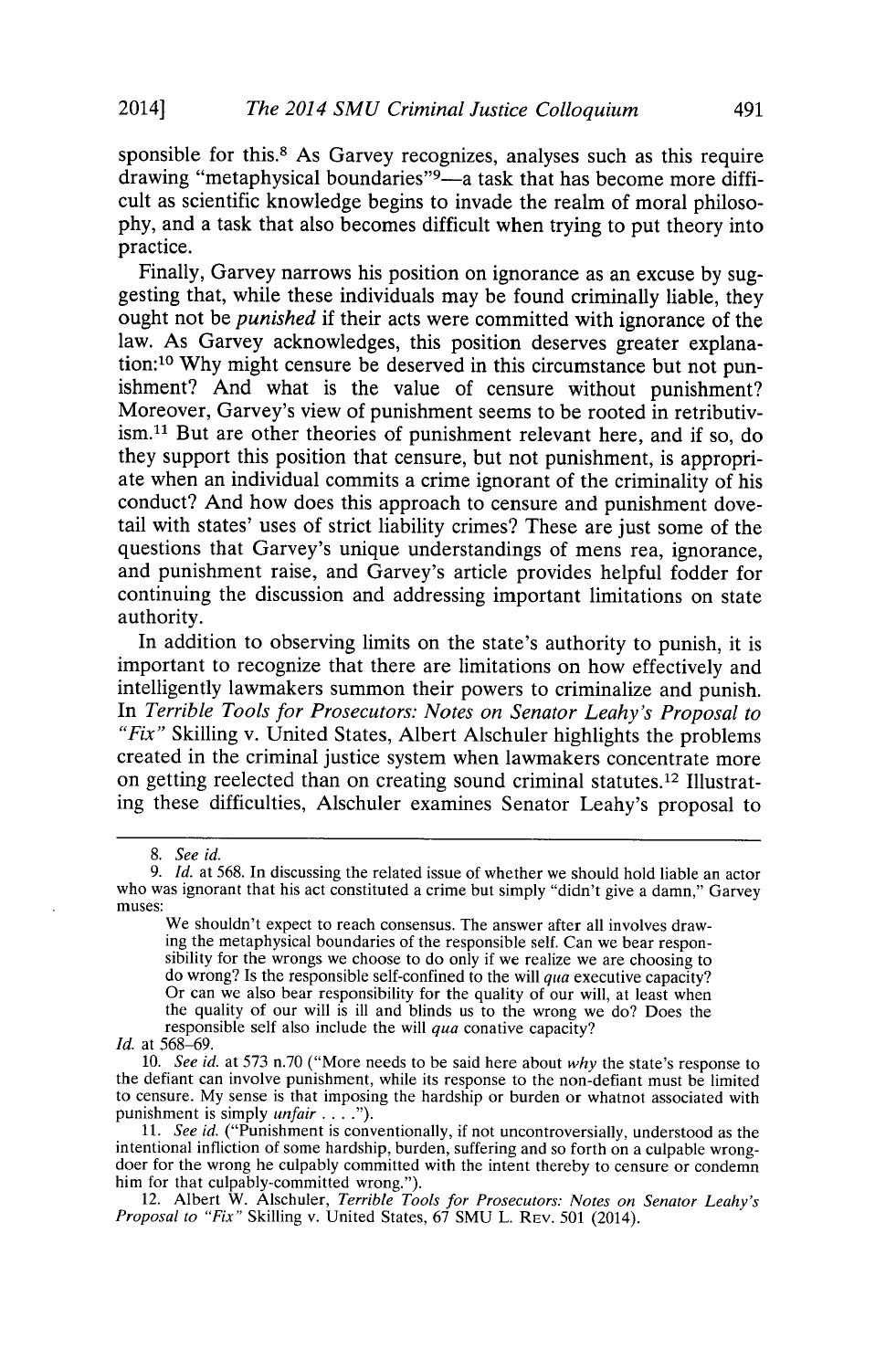shore up the honest-services section<sup>13</sup> of the federal mail fraud statute<sup>14</sup> to save it from being unconstitutionally vague as the Supreme Court suggested in *Skilling v. United States.15 The Skilling* Court stated that, "In proscribing fraudulent deprivations of 'the intangible right of honest services,' **. . .** Congress intended at least to reach schemes to defraud involving bribes and kickbacks. [But] [c]onstruing the honest-services statute to extend beyond that core meaning **. . .** would encounter a vagueness shoal."16 Senator Leahy's proposal attempts to buoy the honest-services statute **by** providing that a "'scheme or artifice to defraud' also includes a scheme or artifice **by** a public official to engage in undisclosed selfdealing. **"17**

According to Alschuler, this proposal, and its near-passage **by** both the House and Senate, highlights the fact that Washington is full of politicians rather than lawyers, despite the fact that most of Washington's politicians are trained as lawyers.<sup>18</sup> Alschuler's concerns with Senator Leahy's proposed statute are several, and he laments that the Senator's proposal would, like other aspects of federal criminal law, just offer additional tools to prosecutors rather than provide an appropriately narrowly tailored statute to target well-defined wrongdoing.

Alschuler explains that Senator Leahy's proposal is vague and overbroad, potentially criminalizing public officials' everyday activities. As Alschuler puts it, public officials "cannot avoid . . . self-dealing."<sup>19</sup> They are often going to take official action that happens to further the financial interests of a variety of people—many of whom may have provided things of value to the officials. At the same time, though, the proposed statute may be overly narrow. **A** public official could "reward someone who had previously given something of value to [his] spouse" and not run afoul of the self-dealing prohibition. 20 Moreover, a lobbyist could serve as a middle-man, accepting payment from a contributor and purportedly independently providing a benefit to the public official.21 This, too, would not constitute "self-dealing" under the proposal.22 Senator Leahy's proposal also poses problems of determining what type of interests—

**17. S. 3854,** 111th Cong. (2010); Alschuler, *supra* note 12, at 514.

22. *See id.*

**<sup>13.</sup>** *See* **18 U.S.C. §** 1346 (2012) ("For the purposes of this chapter, the term 'scheme or artifice to defraud' includes a scheme or artifice to deprive another of the intangible right of honest services.").

*<sup>14.</sup> See, e.g.,* **18 U.S.C §** 1341 (2012) ("Whoever, having devised or intending to devise any scheme or artifice to defraud **.** . **.** shall be fined under this title or imprisoned not more than 20 years, or both.").

**<sup>15. 561</sup> U.S. 358, 368** (2010) ("Construing the honest-services statute to extend beyond that core meaning, we conclude, would encounter a vagueness shoal.").

*<sup>16.</sup> Id.*

*<sup>18.</sup> See Alschuler, supra* note 12, at **521** ("No member of Congress and no staff member **. . .** seems to have adverted to the defects of the Leahy proposal described in this article. Although many people on Capitol Hill are law school graduates and members of the bar, there appear to be no lawyers there.").

*<sup>19.</sup> Id.* at **516.**

<sup>20.</sup> *See id.* at **511.**

<sup>21.</sup> *See id.* at **512.**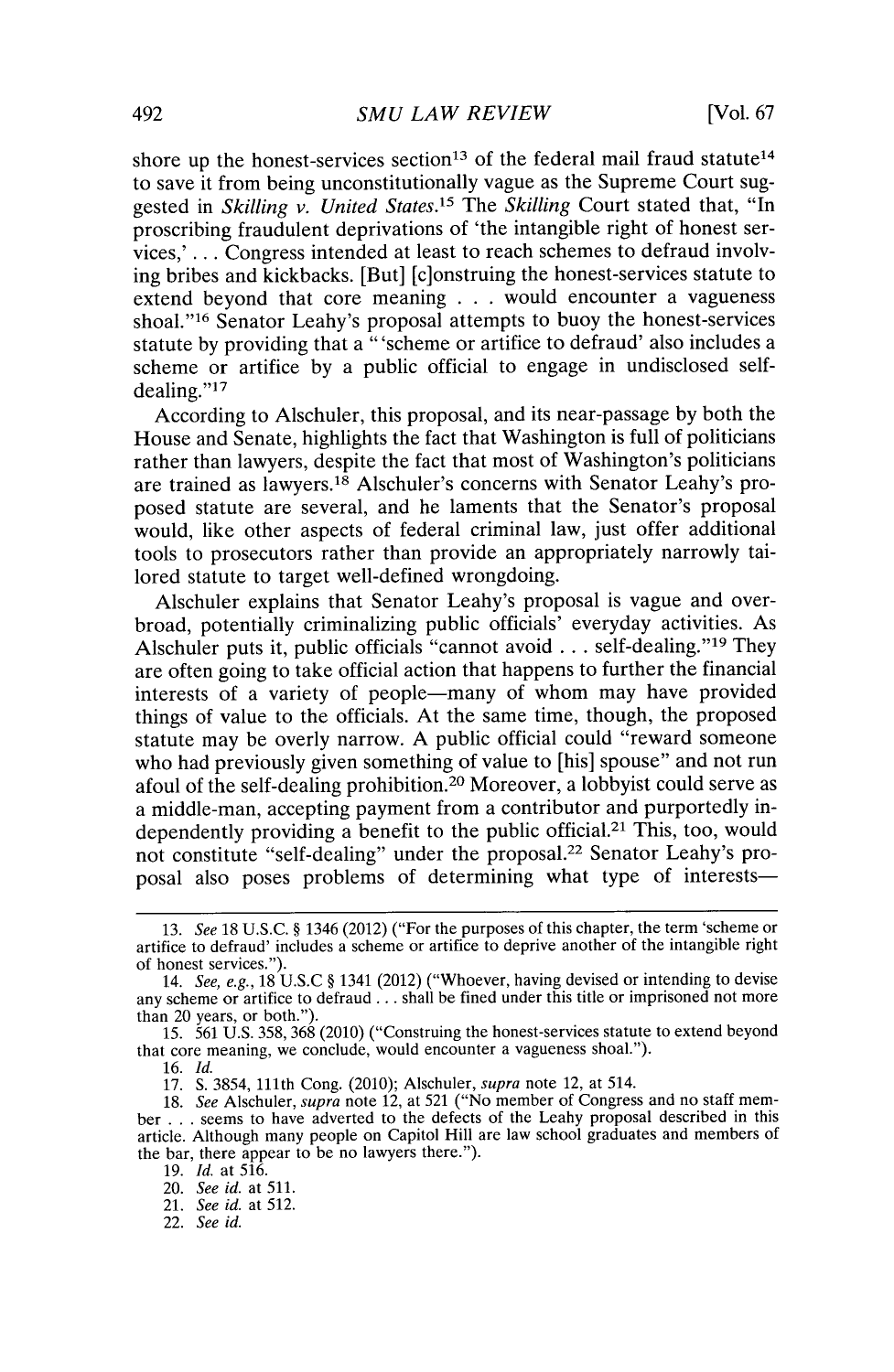whether financial or other-are being advanced, and discerning an official's purpose in performing an official act-something difficult to establish.

In addition to concerns about the meaning of "self-dealing," the proposal's conception of "non-disclosure" is problematic. Rather than outlining the instances in which an official must disclose self-dealing, the proposal relies on state disclosure requirements. 23 This contributes to a lack of uniformity in how the proposal could be applied. Moreover, **by** pilfering state disclosure requirements, but ignoring state punishment provisions for violations of these requirements, Senator Leahy's proposal diminishes state power **by** federalizing a crime that was originally the state's domain.

Perhaps most concerning is the attempt to include the proposal as a type of mail fraud. The mail fraud statute allows the prosecution to regale the jury with tales of the defendant's bad behavior-to throw dirt at the wall and see what sticks, "to convict the defendant simply for being a bad person," to engage in a "smear campaign[]."<sup>24</sup> Adding Leahy's proposal to the mix would only exacerbate these concerns. It would give prosecutors free reign to convict defendants based on bad character and questionable acts with less focus on actual mens rea and actus reus requirements, and it would further obscure the reasons for which mail fraud defendants were actually being convicted and punished.

As Alschuler suggests, broadly worded legislation, such as the federal mail fraud statute, greatly expands the power held **by** American prosecutors. It remains critical, therefore, to ensure that prosecutors use their discretion fairly and effectively. One way in which the American system attempts to guide prosecutorial discretion is through elections of chief prosecutors. Yet as Ronald Wright shows in *Beyond Prosecutor Elections,* these elections fail to hold prosecutors accountable in a meaningful way.<sup>25</sup>

Wright surveys a sample of primary and general elections in fifteen states and finds that the elections are strikingly uncompetitive. Incumbent prosecutors rarely face challengers, and, even when they do, incumbents win most of the time.26 Wright finds that certain features of the electoral system, such as term limits and non-partisan elections, can help increase turnover in prosecutors' offices to some degree.27 But on the whole, prosecutorial elections remain non-competitive and fail to provide prosecutors with sufficient "guidance about the priorities and policies they should pursue to achieve public safety at an appropriate fiscal and human cost."28

*<sup>23.</sup> See S.* **3854,** 111th Cong. **§** 2 (2010).

*<sup>24.</sup> See Alschuler, supra* note 12, at **520.**

*<sup>25.</sup>* Ronald F. Wright, *Beyond Prosecutor Elections, 67* **SMU** L. **REv.** *593* (2014).

**<sup>26.</sup>** *Id. at* 600-04. Wright finds that incumbent chief prosecutors run unopposed **80%**

of the time in both general elections and primaries. *Id.* at **601.**

**<sup>27.</sup>** *Id.* at **602-03.**

**<sup>28.</sup>** *Id.* at **593.**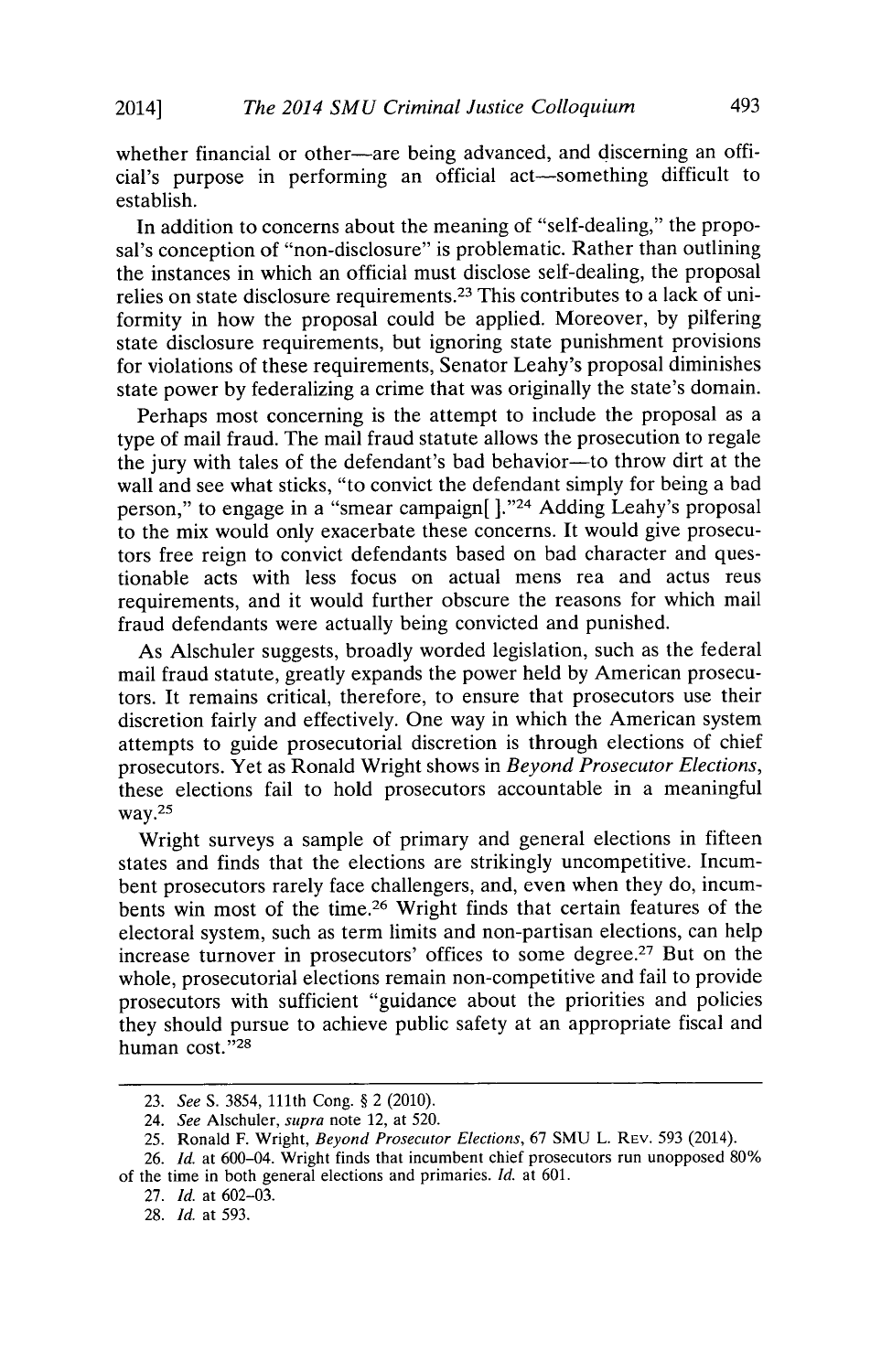Election campaigns also focus on the wrong issues. Wright reviews news reports of candidate statements and finds that campaign rhetoric tends to concentrate on the chief prosecutor's individual qualifications, the quantity of cases processed, the conviction rate, and perhaps a few high-profile trials. <sup>29</sup>**By** contrast, routine practices that define the bulk of the prosecutor's work, such as plea bargaining and charging, are not discussed.

It is difficult to know whether these shortcomings of the electoral process are a function of its non-competitiveness, or if there are deeper problems with popular oversight of prosecutors. For example, it is possible that the public does not know or believe that "convictions as charged"-Wright's preferred metric-is a better measure **by** which to evaluate prosecutors than the standard conviction rate. More generally, the public might not be interested in the way prosecutors run their offices as long as the crime rate is not unusually high. Wright mentions some of these concerns about popular oversight of prosecutors, but he does not appear to share them.30 Instead, he believes that greater transparency about prosecutorial activities and more sustained deliberation on these issues can produce well-informed public opinions that can helpfully guide prosecutorial work.

To this end, Wright proposes building on the community prosecution model to increase transparency of prosecutorial work and promote public deliberation about it. He describes how community prosecution initiatives have helped advance these goals **by** soliciting public feedback through polls, questionnaires, and other community events.31 Wright proposes that prosecutors' offices build on this model and make more data about their priorities and outcomes publicly available. Data interpreters-such as the media, non-profit organizations, advocacy groups, and scholars-could then analyze the information and use the results to rank prosecutors' offices, educate the public about the findings, and highlight areas in need of reform.32 Even if the public at large might be apathetic or ignorant, special-interest groups are likely to have more intense preferences and a better understanding of prosecutorial practices. Wright suggests that competition among these groups would help ensure that the data analyses and rankings are fair, objective, and useful. Above all, Wright convincingly argues that this process can help ignite a conversation that can enhance public understanding of prosecutorial functions and offer more informed guidance to prosecutors. His contribution not only uncovers the failure of elections to provide a meaningful check on prosecutors, but also offers a constructive and politically feasible proposal for using data, rankings, and public deliberation to recharge the democratic accountability of prosecutors.

*<sup>29.</sup> See id. at* 604-05.

**<sup>30.</sup>** *Id. at* **605** (noting views that it might be better to insulate prosecutors from voters, who tend to focus on convictions and long sentences).

*<sup>31.</sup> Id.* at **610.**

**<sup>32.</sup>** *Id.* at **610-15.**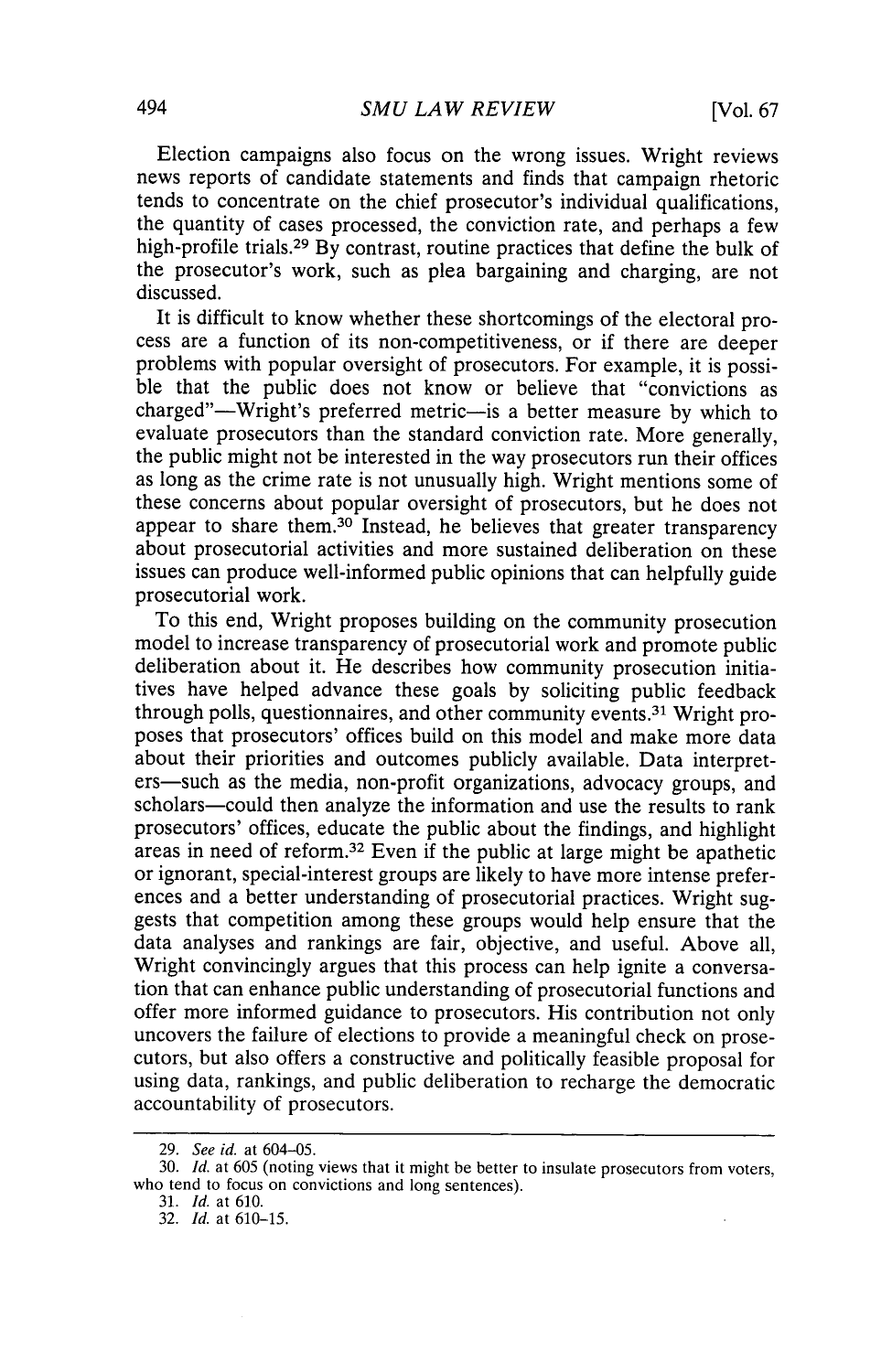Broad prosecutorial discretion, as both Alschuler and Wright acknowledge, gives rise to concerns that defendants who have not engaged in blameworthy conduct may be unjustly punished. This may happen when legislators draft vague and broadly worded statutes, or when they fail to require proof of mens rea for certain offenses. Darryl Brown observes in *Strict Liability in the Shadow of Juries* that England and the United States rely on such strict liability offenses more broadly than other countries.<sup>33</sup> He argues that this reliance on strict liability can be explained at least in part as a consequence of these two countries' reliance on juries to decide facts in criminal cases.

Brown notes that certain crimes, such as public-welfare or regulatory offenses, are particularly likely to entail circumstantial evidence about the defendant's state of mind.<sup>34</sup> Yet jurors--whom we entrust with factual determinations in criminal cases—are presumed to be especially weak at finding facts by inference.<sup>35</sup> Brown points to legal rules and practices which show that we do not trust the jury with circumstantial evidence. Such rules and practices include the tradition of judicial commentary on the evidence<sup>36</sup> and formal rules about evidentiary inferences, which are conveyed to jurors through legal instructions. Both of these procedural devices encourage jurors to draw particular conclusions about the defendant's state of mind from certain kinds of evidence. Brown argues that they reflect a concern about jurors' capacity to reach these conclusions on their own.<sup>37</sup>

Brown suggests that this concern about the jury has affected not only our evidentiary rules, but also some of our substantive criminal law principles, including strict liability. He argues that the **U.S.** and English criminal justice systems adopted strict liability more broadly than other legal systems at least in part as a means of addressing the unique difficulty of using circumstantial evidence to prove mens rea to jurors. Brown acknowledges that strict liability is driven **by** other goals as well: "deterrence, providing special protection to certain interests, the magnitude of harms that follow from certain conduct."38 But he emphasizes that **U.S.** courts have frequently pointed to difficulties of proof in justifying strict liability and that this presents an important additional motivation for the adoption of the doctrine.

While American and English legislatures and courts have accepted the broad use of strict liability, they have also recognized the tension between the doctrine and the notion that a culpable mind is a prerequisite for just

**37.** *Id.* at 534.

**38.** *Id.* at *537.*

**<sup>33.</sup>** Darryl K. Brown, *Strict Liability in the Shadow of Juries, 67* **SMU** L. **REV. 525** (2014).

<sup>34.</sup> *Id.* at **535-37.**

**<sup>35.</sup>** *Id.* at *534-35.*

**<sup>36.</sup>** Judicial commentary in the United States has sharply declined since the nineteenth century because of concerns that it could unduly influence the jury. *Id.* at **534-37;** *see also* Paul Marcus, *Judges Talking to Jurors in Criminal Cases: Why U.S. Judges Do It So Differently from Just About Everyone Else,* **30 ARIZ. J. INT'L & COMP.** L. **1 (2013).**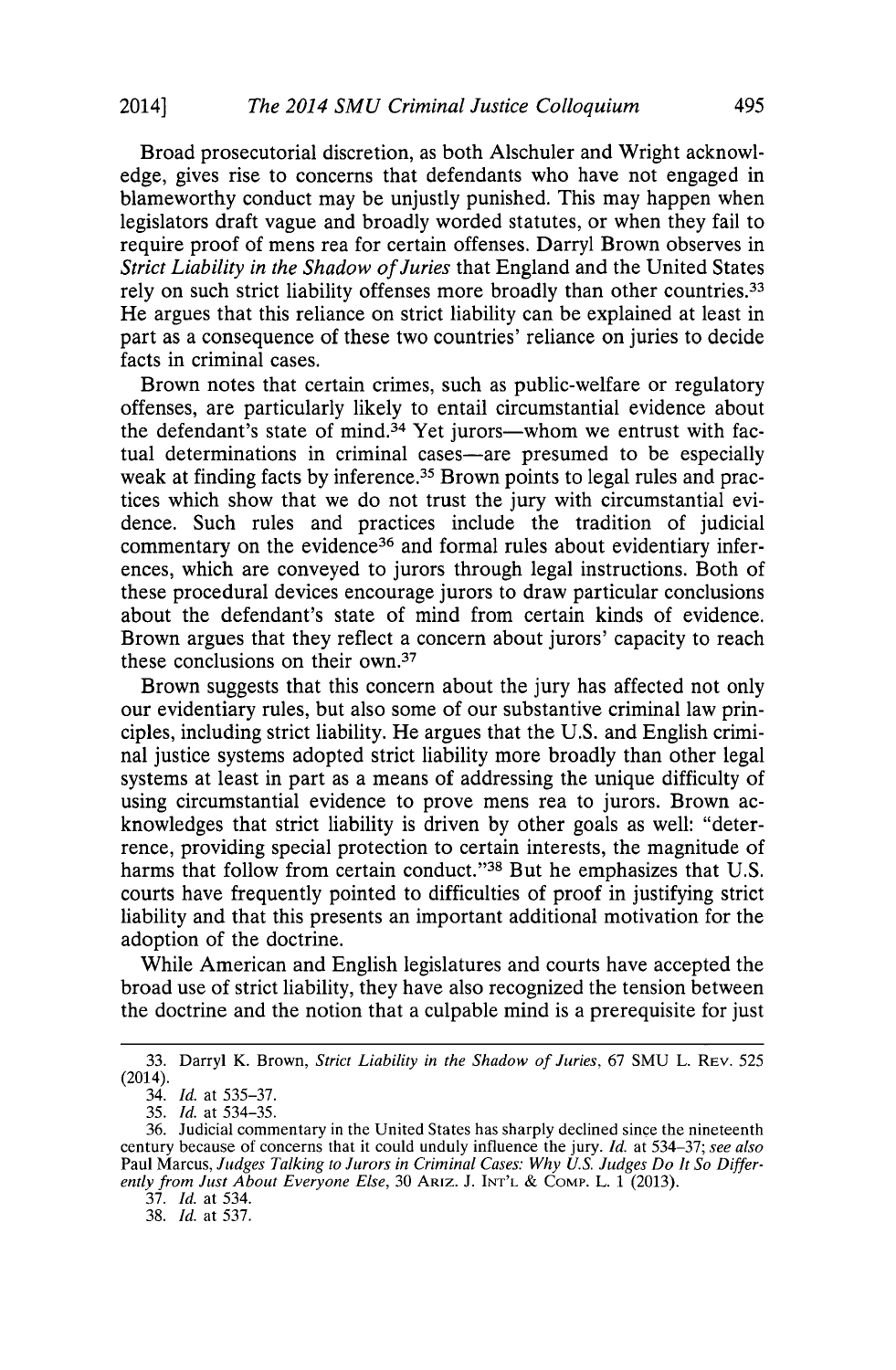punishment. 39 To address this concern, **U.S.** courts have placed their trust in juries-and in jurors' "common sense instincts" and "capacity for normative judgment" $-$  as a procedural safeguard against unjust convictions in strict liability cases. <sup>40</sup>

Although Brown is skeptical of these claims about the jury, some of the available empirical evidence does suggest that jurors are more likely than judges to acquit and that this pro-acquittal tendency reflects jurors' insistence on a higher standard of proof. $4<sup>1</sup>$  This may lend some support to the view that juries offer a buffer against unjust convictions of non-culpable defendants in strict liability cases. It may also offer an additional explanation for the broad use of strict liability in the United States and England. Strict liability may be a response not only to jurors' cognitive difficulties in interpreting circumstantial evidence, but also to jurors' demanding views of the beyond-a-reasonable-doubt standard. Whatever the precise way in which the jury shapes strict liability, Brown convincingly argues that it does so, and in the process, deepens our understanding of the complex interactions between criminal law and procedure.

*In Juries and Prior Convictions: Managing the Demise of the Prior Conviction Exception to* Apprendi, Nancy King discusses another example where mistrust of juries' cognitive capacities has affected procedural and evidentiary rules in our criminal justice system. 42 In *Apprendi v. New Jersey,43* the Supreme Court restored to juries the task of determining a range of sentence-related facts that had long been decided **by** judges at sentencing hearings. Facts that trigger an increase in the defendant's penalty must now be proven to a jury beyond a reasonable doubt. The court carved out an important exception to this rule, however--prior convictions may still be determined **by** judges rather than juries. As a result of this exception, defendants may find out only at sentencing that they are facing significantly harsher punishment than they realized when admitting guilt or deciding to stand trial.<sup>44</sup>

One of the central reasons that the Supreme Court has given for preserving this exception to *Apprendi* is that submitting prior convictions to the jury would unduly prejudice defendants.45 Specifically, jurors would tend to convict defendants based on evidence of the prior convictions, rather than based on the facts of the case. <sup>46</sup>

**<sup>39.</sup>** *Id. at* **525.**

*<sup>40.</sup> Id.*

<sup>41.</sup> HARRY **KALVEN,** JR., *&* **HANS ZEISEL, THE AMERICAN JURY 101-106 (1966);** Theodore Eisenberg et al., *Judge-Jury Agreement in Criminal Cases: A Partial Replication of Kalven & Zeisel's The American Jury,* 2 **J. EMPIRICAL LEGAL STUD. 171, 173 (2005).** *But see* Andrew Leipold, *Why Are Federal Judges So Acquittal Prone,* **83** WASH. **U.** L. **Q. 151 (2005)** (finding that the conviction rate after federal bench trials was significantly lower than the conviction rate after federal jury trials).

<sup>42.</sup> Nancy **J.** King, *Juries and Prior Convictions: Managing the Demise of the Prior Conviction Exception to* Apprendi, **67 SMU** L. **REV. 577** (2014).

<sup>43.</sup> **530 U.S.** 466 (2000).

<sup>44.</sup> King, *supra* note 42, at **578.**

<sup>45.</sup> Almendarez-Torres v. United States, **523 U.S.** 224, **235 (1998).**

<sup>46.</sup> *Id.*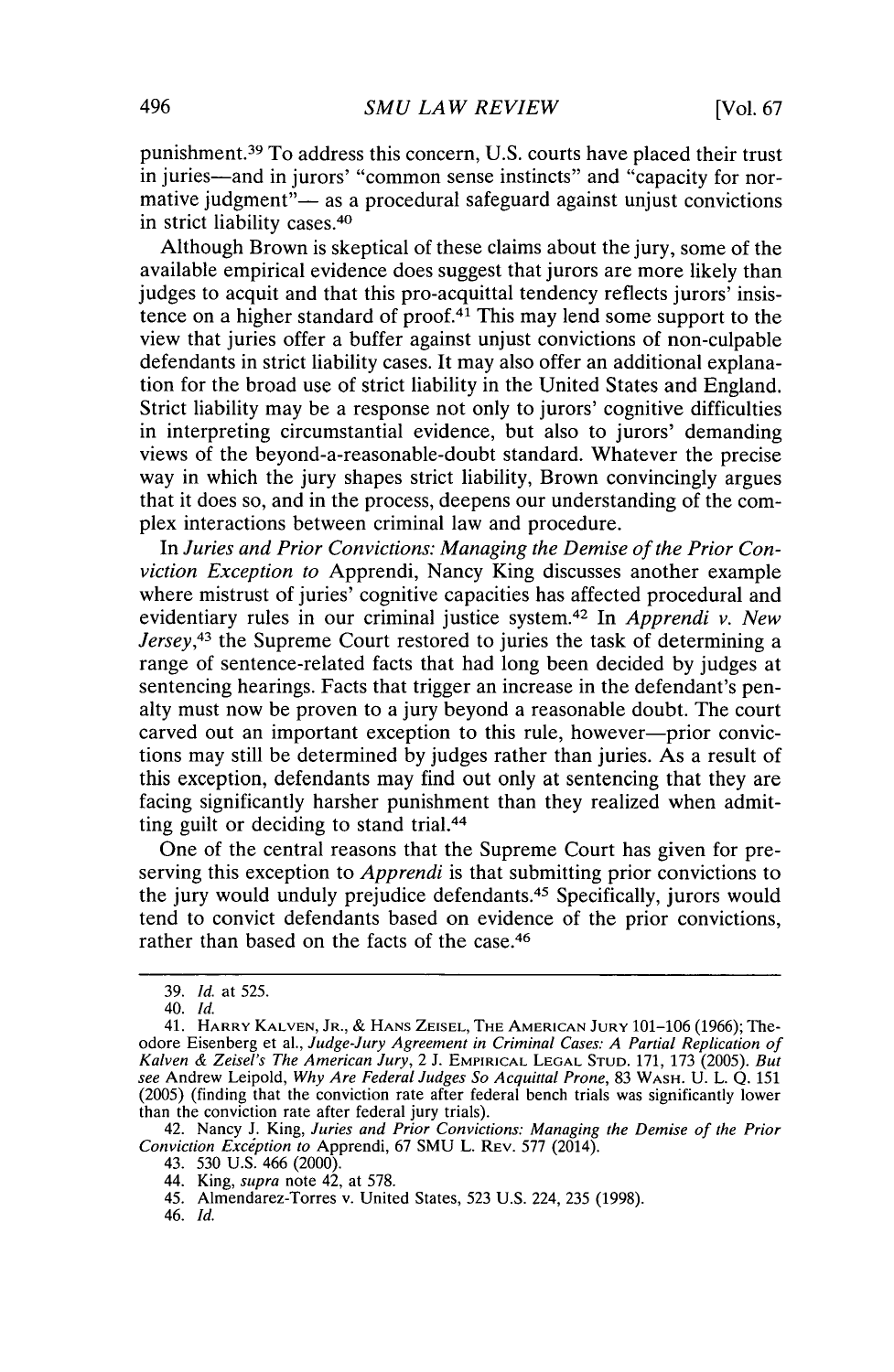King points out, however, that as an empirical matter, the prejudicial effect of prior convictions is not as significant as many tend to assume; it appears to make a difference only in borderline cases.<sup>47</sup> More importantly, King describes in useful detail how courts and legislatures in different jurisdictions have handled the problem of prejudice from prior convictions for more than a century. 48 They have developed a range of procedural tools for minimizing any prejudice associated with allowing juries to consider prior convictions. These tools include: **1)** partial guilty pleas, whereby the defendant admits only the prior conviction and goes to trial before a jury on the remaining facts; 2) partial jury waivers, whereby the judge decides the prior conviction; **3)** bifurcation of the trial proceeding; and 4) stipulations and rules limiting what information about the prior conviction may be admitted.<sup>49</sup>

Some of these options—partial guilty pleas and jury waivers—exclude the jury from determining prior convictions in most cases. Others, such as bifurcation, stipulations, and rules limiting the information given to the jury about the prior conviction, simply channel or restrict the jury's discretion. King expresses no preference among the different options for reducing prejudice to defendants. She seems concerned not so much with involving the jury in factfinding, but rather with providing defendants with early notice about the punishment they might be facing upon conviction. She points out that such notice helps defendants knowingly choose between a guilty plea and trial.<sup>50</sup> For this purpose, any of the options she discusses would be satisfactory.

The concern about notice could also be accommodated to some degree **by** discovery rules that require such information be disclosed before a trial or guilty **plea.<sup>51</sup>**Likewise, the related due process concern-that sentence-enhancing facts be proven beyond a reasonable doubt—could be addressed **by** using the higher burden of proof at sentencing, even when sentencing is by the judge.<sup>52</sup> As a practical matter, however, submitting prior convictions to a jury is currently a more feasible alternative than the other two potential reforms—it merely requires ending an already-controversial exception to the *Apprendi* doctrine.

Anticipating that the Supreme Court will reconsider this question in the near future, King persuasively rebuts the policy arguments for retaining the recidivism exception. **If** the Court agrees with her analysis and holds that juries should determine prior convictions, she has also pro-

<sup>47.</sup> King, supra note 42, at **579.**

<sup>48.</sup> *Id.*

*<sup>49.</sup> Id. at* **580-90.**

*<sup>50.</sup> Id. at* **582-83.**

**<sup>51.</sup>** *See, e.g., MINN.* **CRIM. PRoc.** R. **9** (requiring disclosure "before the Rule **11** Omniof "evidence the prosecutor may rely on in seeking an aggravated sentence").

*<sup>52.</sup> See, e.g.,* Donald **A.** Dripps, *The Constitutional Status of the Reasonable Doubt Rule,* **75 CALIF.** L. **REV.** *1665* **(1987).**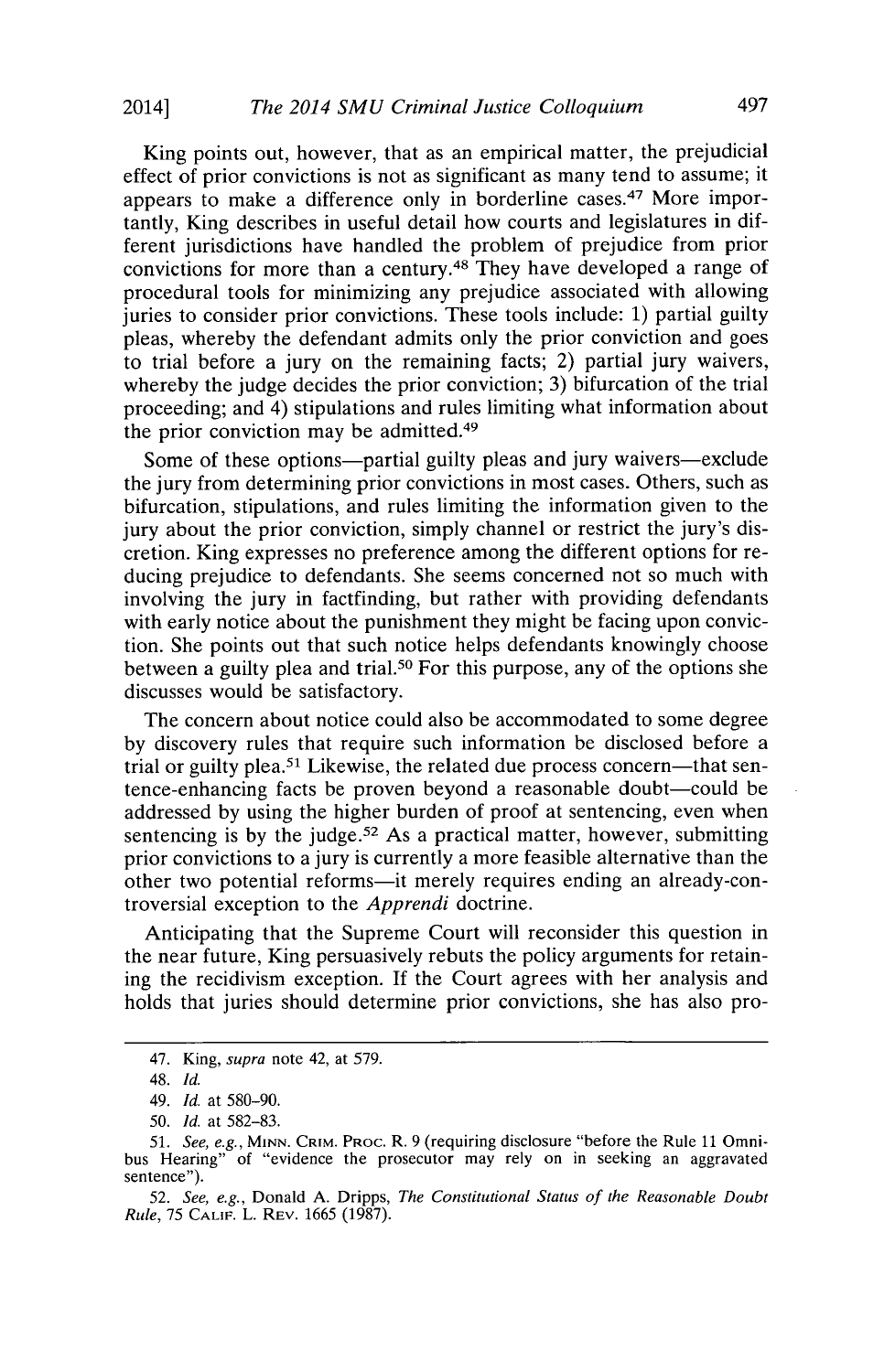vided a useful guide to procedures that minimize any prejudice that might follow from this holding.

Another type of evidence that might unduly affect jury decisionmaking is social media evidence-an area that Nancy Marder explores in *Jurors and Social Media: Is a Fair Trial Still Possible?53* In this piece, Marder asserts that social media's pervasive presence in the courtroom is eroding defendants' constitutional rights to fair trials. In previous decades, the Supreme Court has employed due-process analysis to address concerns about media attention tainting the jury **pool, <sup>5</sup> <sup>4</sup>**but the pervasiveness and near unavoidability of social media brings this concern to a new level. There are tales of jurors "tweeting" from the jury room and judges "friending" jurors on Facebook. Yet judges have found it difficult to rein in jurors and preserve fair trials in this new world of seemingly inescapable texting, blogging, friending, Instagramming, connecting, and tweeting.

To address these fair-trial concerns, Marder advocates a "process view" of juror education.55 She emphasizes the importance of informing, and reminding, jurors at every possible stage of a proceeding that they are prohibited from using social media to communicate about the case or learn new details of the case. Marder explains that this process approach will transform uninformed jurors into informed jurors who will refrain from accessing social media about the case at bar. Marder acknowledges, though, that the process view will not be effective in changing the behaviors of "recalcitrant jurors"; if jurors are set on improperly accessing information via social media, there is little that courts can do about it, absent taking the extreme measure of sequestering jurors.<sup>56</sup>

Marder's concern about fair trials in our modern, technologically advanced society could be extended beyond these lay actors in the criminal justice system. Judges, too, could be affected **by** social media and other electronic resources. In fact, many judges today seem to have fairly open approaches to obtaining evidence outside of the traditional adversary process. For example, Justice Breyer has unapologetically conducted his own Internet research in determining the facts of a case.<sup>57</sup> And Judge Posner made a splash earlier this year when he reported that one judge on the Seventh Circuit Court of Appeals independently "experiment[ed] with a novel approach," asking the court staff to don and doff specialized clothing and equipment to thereby determine how long it would take the plaintiffs in the case to do the same.58 Pervasive social media, other elec-

**<sup>53.</sup>** Nancy **S.** Marder, *Jurors and Social Media: Is a Fair Trial Still Possible, 67* **SMU** L. **REV. 617** (2014).

*<sup>54.</sup> See, e.g.,* Skilling v. United States, **561 U.S. 358, 377-99** (2010) (examining due process concerns related to pretrial publicity).

*<sup>55.</sup>* Marder, *supra* note **53,** at **618.**

**<sup>56.</sup>** *Id.* at **618, 662-64.**

**<sup>57.</sup>** *See* Allison Orr Larsen, *Confronting Supreme Court Fact Finding,* **98 VA.** L. **REV. 1255, 1260-61** (2012).

*<sup>58.</sup> See* Mitchell v. **JCG** Indus., Inc., 745 **F.3d 837,** 842 (7th Cir. 2014).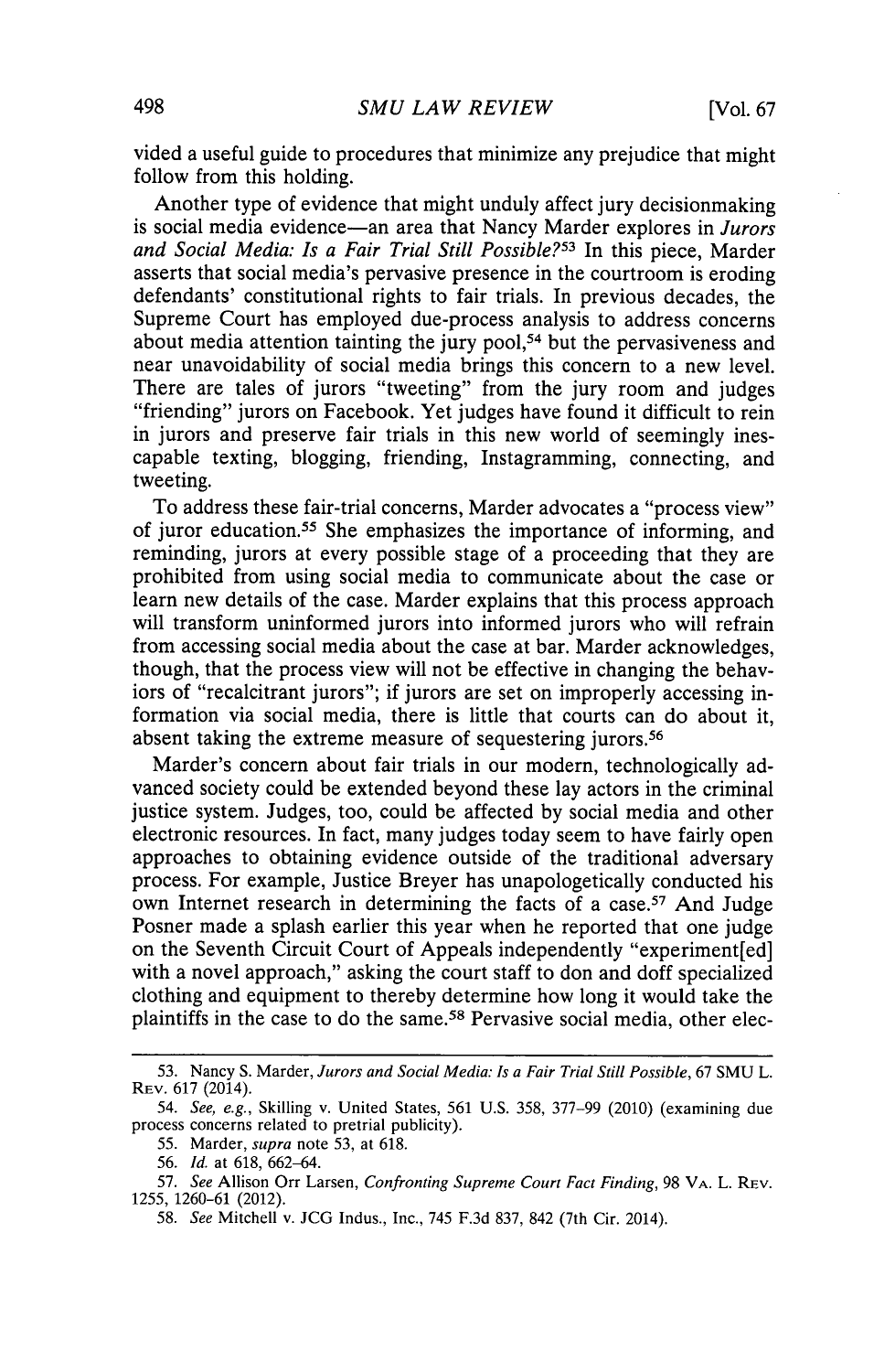tronic sources, and arguably overly inquisitive actors in the criminal justice system are a real concern to defendants' trial rights. While Marder's "process view" may partially address this problem, it does not offer a complete solution. As technology evolves and becomes even more accessible, we will need to conjure up additional solutions to preserve defendants' fair trial rights.

The jury remains an important institution in providing fair trials and safeguarding against unjust prosecutions. Yet as Marder, King, and Brown all show in their contributions, the jury is an imperfect factfinder. Criminal procedure and evidentiary rules must at times restrain its discretion and limit the information it receives in order to protect against prejudice and inaccurate verdicts. Prosecutors are likewise fallible and not sufficiently constrained **by** juries, judges, criminal codes, or elections. We must therefore consider alternative ways to hold them accountable. Wright proposes harnessing the power of technology and the media to do so. As Alschuler suggests, legislators can also do more to prevent abusive prosecutions **by** tailoring statutes more narrowly to truly culpable conduct. Delving further into the state's authority to define crimes, Garvey urges us to reconsider the extent to which the state should censure or punish those who are ignorant of the law. From the philosophical exploration of mens rea to the practical questions of institutional design and fair procedures, these Colloquium contributions help us to better understand our criminal justice system and offer some innovative ideas about how it can be improved.